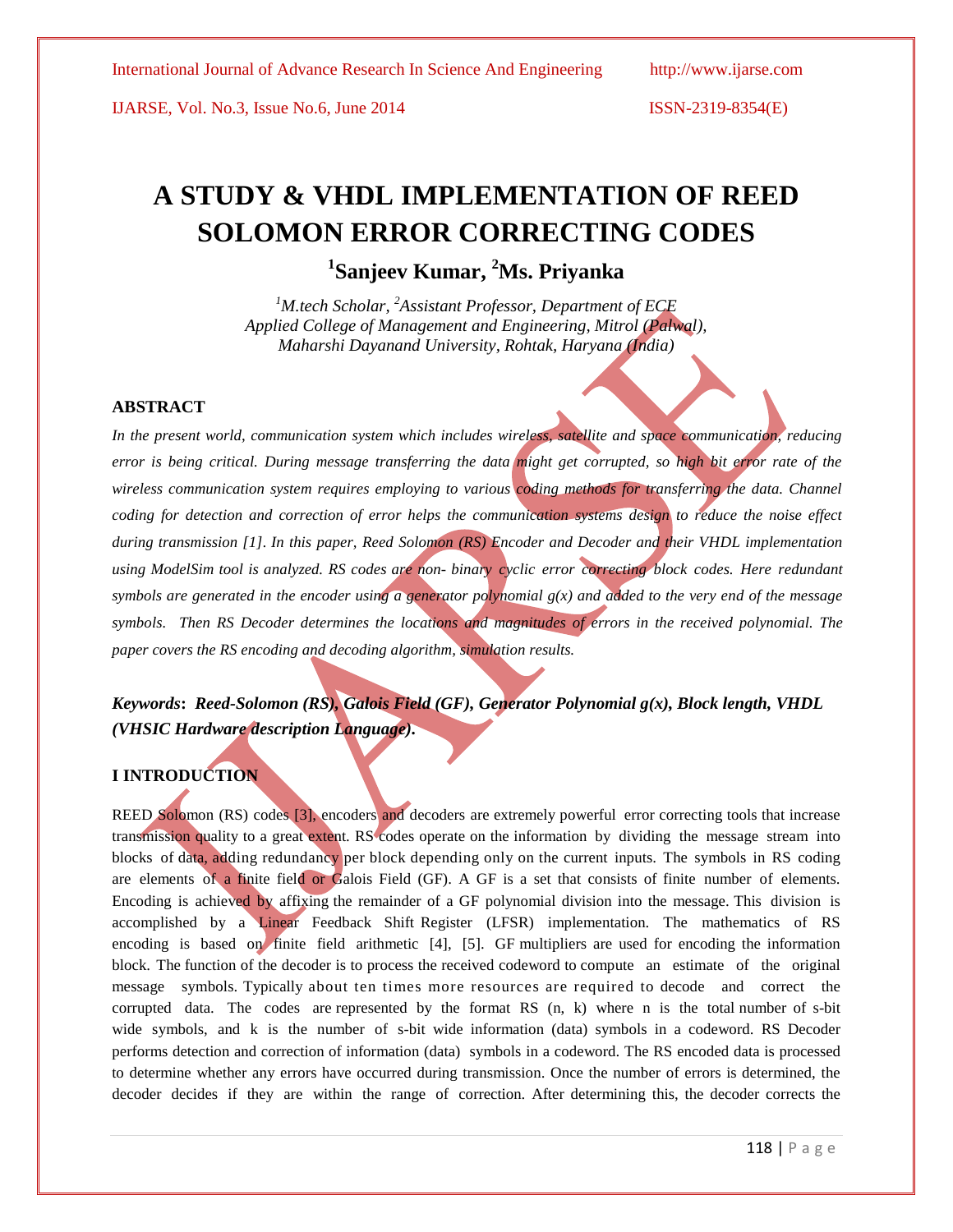### IJARSE, Vol. No.3, Issue No.6, June 2014 ISSN-2319-8354(E)

errors in the received data.

| RS codes are generally represented as an RS $(n, k)$ , with m-bit        | symbols, where |  |  |  |  |  |
|--------------------------------------------------------------------------|----------------|--|--|--|--|--|
| Block Length:                                                            | n              |  |  |  |  |  |
| No. of Original Message symbols :                                        | k              |  |  |  |  |  |
| Number of Parity Digits:                                                 | $n - k = 2t$   |  |  |  |  |  |
| Minimum Distance:                                                        | $d = 2t + 1$ . |  |  |  |  |  |
| A codeword based on these parameters is shown diagrammatically in Figure |                |  |  |  |  |  |
|                                                                          |                |  |  |  |  |  |



### **Fig. 1 The Structure of a RS Codeword [6]**

Such a code can correct up to  $(n-k)/2$  or t symbol (each symbol is an element e of GF  $(2^{(m)})$  (i.e.) any t symbols corrupted in anyway (single- or multiple-bit errors) can still lead to recovery of the original message. RS codes are one of the most powerful burst - error correcting codes and have the highest code rate of all binary codes. They are particularly good at dealing with burst errors because, although a symbol may have all its bits in error, this counts as only one symbol error in terms of the correction capacity of the code.

A Reed Solomon protected communication or data transfer channel is as shown in Figure 2



**Figure 2: Reed Solomon Protected Channel [2]**

This paper presents an efficient design and VHDL implementation of RS Encoder and Decoder. The following Chronology is being followed to present the paper. In section II, the operation and architecture of RS Encoder is discussed. Then in section III, RS Decoding algorithm is given. Section IV deals with the implementation details of basic blocks for both RS Encoder and Decoder. Section V deals with simulation results. Section VI deals with Properties of RS codes and sec. VII has the conclusion.

### **II RS ENCODER**

The Reed Solomon Encoder reads in k data symbols computes the  $n - k$  symbols, append the parity symbols to the k data symbols for a total of n symbols. The encoder is essentially a 2t tap shift register where each register is m bits wide. The multiplier coefficients are the coefficients of the RS generator polynomial. The general idea is the construction of a polynomial, the coefficient produced will be symbols such that the generator polynomial will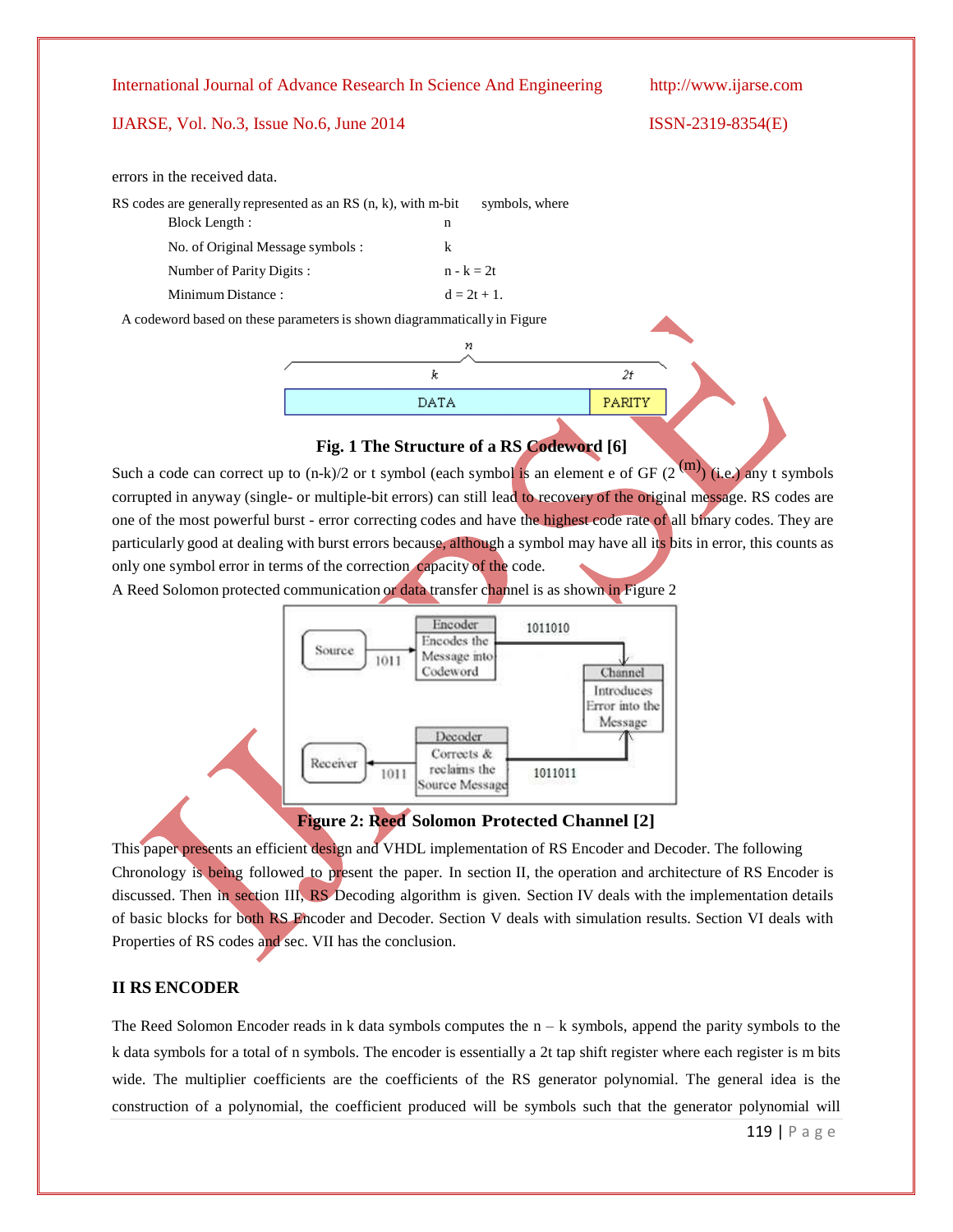### IJARSE, Vol. No.3, Issue No.6, June 2014 ISSN-2319-8354(E)

exactly divide the data/parity polynomial. [7]

The transmitted codeword is systematically encoded and defined in as a function of the transmitted message  $m(x)$ , the generator polynomial  $g(x)$  and the number of parity symbols 2t as given below.

 $c(x) = m(x) * 2t + m(x) mod g(x)$  (1)

Where,  $g(x)$  is the generator polynomial of degree 2t and given by,

$$
g(x) = (x + \alpha^{i})(x + \alpha^{i+1}) \dots (x + \alpha^{i+2t-2})(x + \alpha^{i+2t-1})
$$
 (2)

### **2.1 Operation**

RS codes are systematic, so for encoding, the information symbols in the codeword are placed as the higher power coefficients. This requires that information symbols must be shifted from power level of  $(n-1)$  down to  $(n-k)$ and the remaining positions from power (n-k-1) to 0 be filled with zeros. Therefore any RS encoder design should effectively perform the following two operations, namely division and shifting. Both operations can be easily implemented using Linear-Feedback Shift Registers [7], [8], [9].

Reed-Solomon codes may be shortened by (conceptually) making a number of data symbols zero at the encoder, not transmitting them, and then re-inserting them at the decoder. Encoder architecture is shown in Fig. 2.

The Encoder architecture shows that one input to each multiplier is a constant field element, which is a coefficient of the polynomial  $g(x)$ . For a particular block, the information polynomial  $M(x)$  is given into the encoder symbol by symbol. These symbols appear at the output of the encoder after a desired latency, where control logic feeds it back through an adder to produce the related parity. This process continues until all of the k symbols of  $M(x)$  are input to the encoder. During this time, the control logic at the output enables only the input data path, while keeping the parity path disable With an output latency of about one clock cycle, the encoder outputs the last information symbol at  $(k+1)$ th clock pulse. Also, during the first k clock cycles, the feedback control logic feeds the adder output to the bus. After the last symbol has been input into the encoder (at the kth clock pulse), a wait period of at least n-k clock cycles occurs. During this waiting time, the feedback control logic disables the adder output from being fed back and supplies a constant zero symbol to the bus. Also, the output control logic disables the input data path and allows the encoder to output the parity symbols  $(k+2th$  to n+1th clock pulse). Hence, a new block can be started at the  $n+1$ th clock pulse [8].

### **2.2 Architecture**

The encoder is architected using the Linear Feedback Shift Register Design. The coefficients  $g_i$ ,  $0 \le i \le 15$  are derived as,

 $g(x) = x^{16} + 59x^{15} + 13x^{14} + 104x^{13} + 189x^{12} + 68x^{11}$  $+ 209x^{10} + 30x^9 + 8x^8 + 163x^7 + 65x^6$  (3)  $+41x^5+229x^4+98x^3+50x^2+36x+59$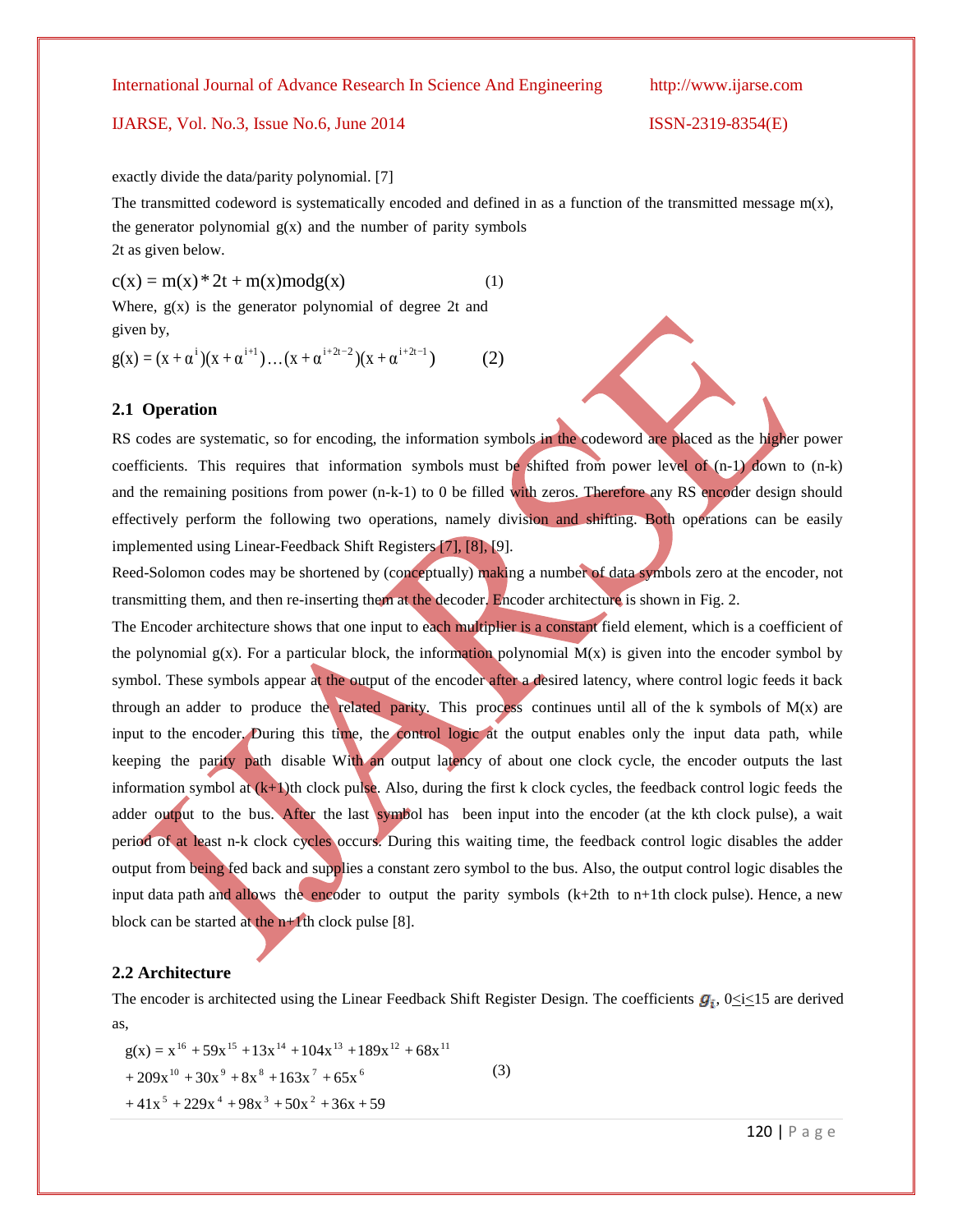### IJARSE, Vol. No.3, Issue No.6, June 2014 ISSN-2319-8354(E)

Each message is accompanied by a pulse signal, which indicates the beginning of a message. After 239 clock cycles, the encoder starts concatenating the 16 calculated parities to the message to make a codeword of 255 symbols [10].



**Fig. 3 Architecture of RS Encoder**

### **III RS DECODER**

.

The decoding procedure for Reed- Solomon codes involves determining the locations and magnitudes of the errors in the received polynomial R(x). Locations are those powers of x  $(x^2, x^3)$  and others) in the received polynomials whose coefficients are in error. Magnitudes of the errors are symbols that are added to the corrupted symbol to find the original encoded symbol. These locations and magnitudes constitute the error polynomial. Also, if the decoder is built to support erasure decoding, then the erasure polynomial has to be found. An erasure is an error with a known location. Thus, only the magnitudes of the erasures have to be found for erasure decoding. A RS (n, k) code can successfully correct as many as  $2t = n-k$  erasures if no errors are present. With both errors and erasures present, the decoder can successfully decode if  $n-k \geq 2t + e$ , where t is the number of errors, and e is the number of erasures [11].

### **3.1 Operation**

When a RS Decoder corrects a symbol, it replaces the incorrect symbol with the correct one, whether the error was caused by one bit being corrupted or all of the bits being corrupted. Thus, if a symbol is wrong, it might as well be wrong in all of its bit positions. This gives RS codes tremendous burst-noise advantages over binary codes [12]. RS Decoder mainly works on five steps:

- 1. Calculate the syndromes.
- 2. Use the syndromes to determine the "error locator polynomial."
- 3. Find the roots of the error locator polynomial. The inverses of these roots give the locations of errors.
- 4. Use the syndromes, roots, and error locator polynomial to determine the error magnitudes.
- 5. Use the information about error location and magnitude to actually correct the errors.

The first step is to calculate the syndrom values [13] from the received codeword. These are then used to find the coefficients of the error locator polynomial  $\Lambda_1$  .... $\Lambda_v$  and the error magnitude polynomial  $\Omega_0$  ....  $\Omega_{v-1}$  using the Euclidean algorithm [14]. The error locations are figured out by the Chien search [15] and the error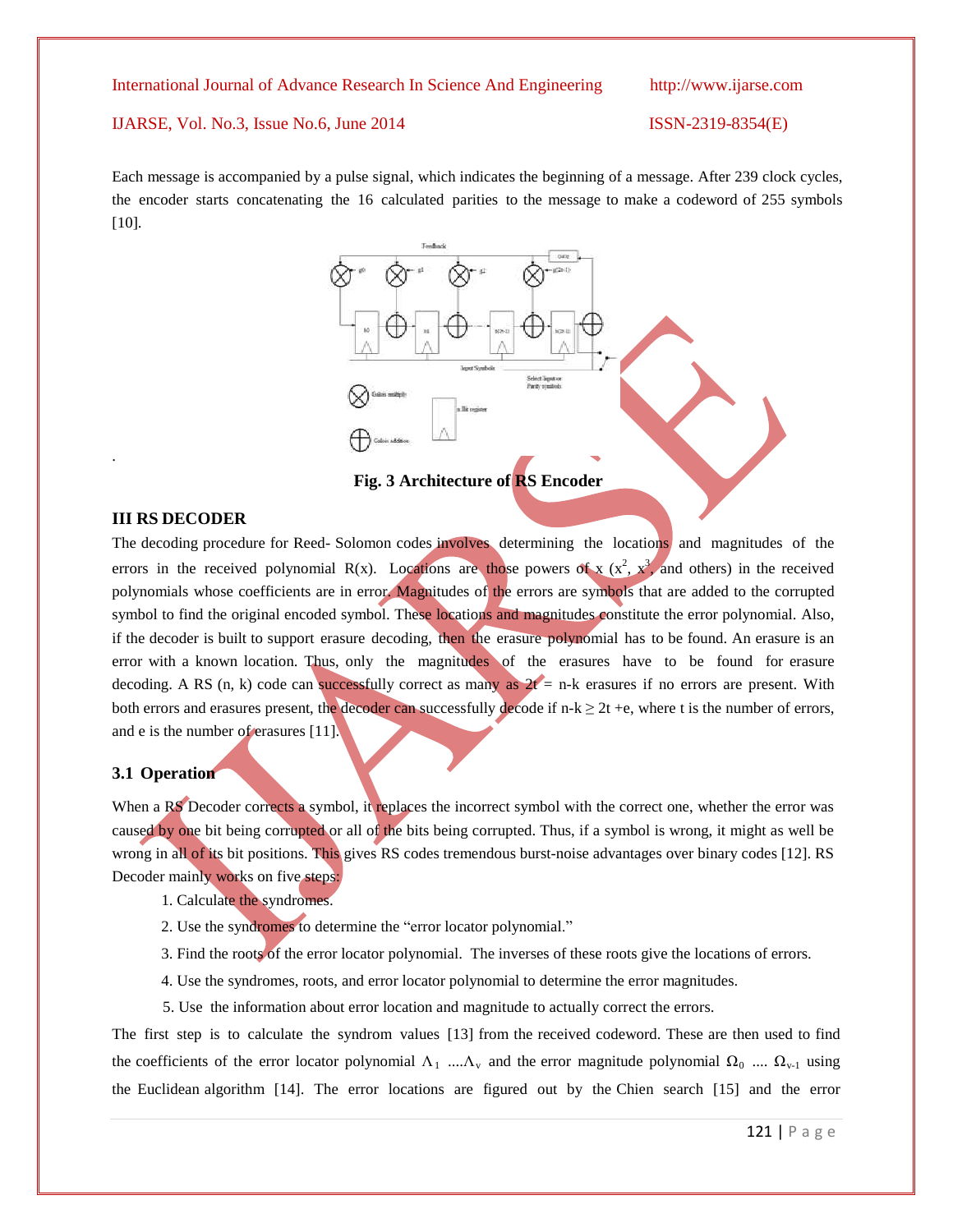### IJARSE, Vol. No.3, Issue No.6, June 2014 ISSN-2319-8354(E)

magnitudes are calculated using Forney's method [16]. The error magnitude vector Y comes out of the Chien/Forney block in reverse order, so it is passed through a FIFO block before it is added to the received codeword R(x). As these calculations involve all the symbols of the received code word, it is necessary to restore the message until the results of the calculation are available. Then, to correct the errors, each error value is added (modulo 2) to the symbol at the appropriate location in the received codeword [17].

### **3.2 Architecture**

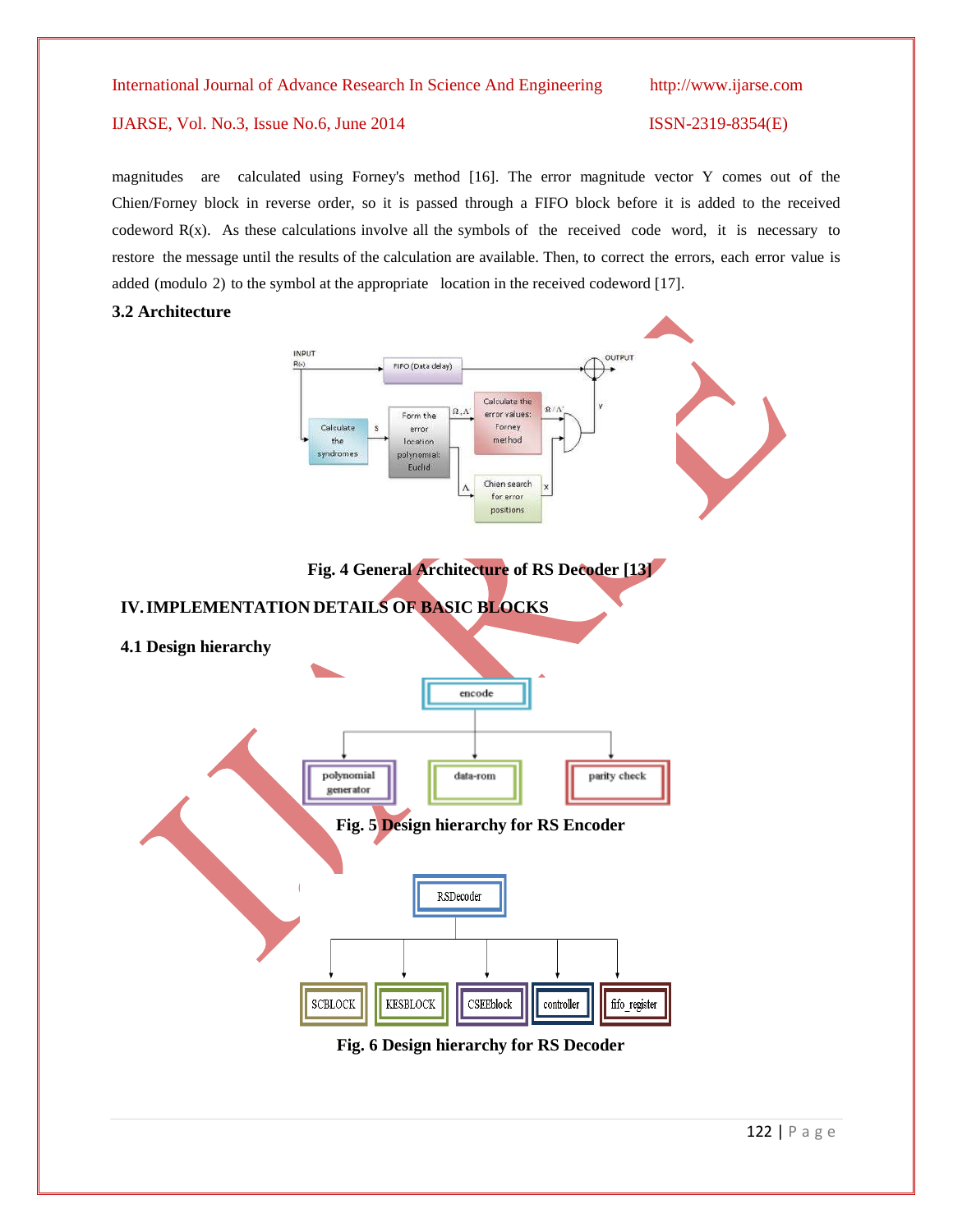### IJARSE, Vol. No.3, Issue No.6, June 2014 ISSN-2319-8354(E)

### **4.2 Block description of RS Encoder**

*1. Polynomial generator*: For the design we used the following field generator polynomial

 $p(x) = x^8 + x^4 + x^3 + x^2 + x^1$  $(4)$  and the generator polynomial

 $g(x) = g_0 + g_1(x) + g_2(x) + \cdots + g_{2t-1}(x) + x$  (5)

*2. Data-rom:* We provide a ROM as the message to encode.

3. *Parity check:* The parity check block allows the encoder to output parity symbols.

### **4.3 Block description of RS Decoder**

*1. SCBlock:* At the end of received word, all cells store the syndrome values and Syndrome Computation (SC) block sets its flag high if one or more syndrome values are not zero.

2. KESBlock: The Key equation solver (KES) block provides two polynomial -error locator polynomial and error magnitude polynomial.

*3. CSEEBlock:* Chien Search and Error Evaluator (CSEE) block identifies error location while computes its error magnitude.

*4. FIFO register:* FIFO register stores 32 received word symbols. To match the order of the bytes in error vector and received codeword FIFO is applied as the error vector is produced in the reverse order of the received codeword.

*5. Controller:* The controller provides synchronization among all four modules -SC, KES, CSEE and FIFO Registers.

### **V RESULTS**

| <b>IN WANT</b><br>File Edit View Add Furnal Train Window<br>$u =$                                              | 3-2010 8 200 22 0-42 3 8 4 - 3 20 2 3 3 3 4 8 8 9 8 |   |                                                  |             |    |      |      |  | //sdec_top/clk<br>//sdec_top/reset<br>//sdec_top/in_enb<br>//sdec_top/d_in<br>///sdec_top/dec_err<br>//sdec_top/dec_done<br>//sdec_top/read_enb                          | 01010110                                         | 01010110                                                                                                                           |           |
|----------------------------------------------------------------------------------------------------------------|-----------------------------------------------------|---|--------------------------------------------------|-------------|----|------|------|--|--------------------------------------------------------------------------------------------------------------------------------------------------------------------------|--------------------------------------------------|------------------------------------------------------------------------------------------------------------------------------------|-----------|
| 65741257<br><b>EITHER</b>                                                                                      |                                                     |   |                                                  |             |    |      |      |  | T- /rsdec_top/d_out<br>//sdec_top/euclid_in_e<br>//rsdec_top/euclid_in<br>//sdec_top/div_in_enbl <mark>0</mark>                                                          | 01010010<br>00111010                             | <b>UUUUUUU</b><br>00111010                                                                                                         |           |
| (Januarime)<br>computer their year<br><b>Litercode Mark 31</b><br>Literook/Ins/Little                          | <b>Sec</b>                                          | ш | ונש                                              | <b>Bott</b> | ш  | ונים | m    |  | //sdec_top/div_in_enb"C<br>F /rsdec_top/div_in<br>//sdec_top/div_out_en 0<br>T- /rsdec_top/div_out<br>//www.top/div_read_e<br>//sdec_top/chien_done<br>//sdec_top/ram_we | 77777777<br>00000001                             | 10010010<br>(11101110)<br>$\blacksquare$ $\blacksquare$ $\blacksquare$ $\blacksquare$ $\blacksquare$ $\blacksquare$ $\blacksquare$ | والماليات |
| di Japanese al di<br>Cressole bullet on the<br><b>U MECORATURE STR</b><br>Limodel Box<br><b>LIMIGAGE ASKET</b> |                                                     |   |                                                  |             |    |      |      |  | //sdec_top/ram_re<br>+ //sdec_top/ram_addr<br>/rsdec_top/ram_d_in<br>//sdec_top/ram_d_out<br>//sdec_top/omega_out 00000000<br>//sdec_top/omega_ent <mark>_</mark> 0      | 00000<br>01010010<br>01010010                    | UUUUU<br>100000<br><b>UUUUUUUU</b><br><b>UUUUUUUI</b><br>(01010110]<br>100000000<br>00000000                                       |           |
| considering<br><b>Umorklash, n</b>                                                                             | oog juun ahui eva eva                               |   | וופ<br>200801 580000 (30000) FORDOL 200881-50008 |             | łШ |      | 1001 |  | T- //sdec_top/mul1_aa<br>//sdec_top/mul1_bb<br>//sdec_top/mul1_out<br>/rsdec_top/mul2_aa                                                                                 | 77777777<br>77777772<br>xxxxxx<br>$\overline{Z}$ |                                                                                                                                    |           |

### **Fig. 7 and Fig. 8 describe the simulation waveform of RS Encoder and Decoder.**

Using interleaving, the burst error channel is effectively transformed into an independent error channel for which many FEC coding techniques are applicable. An interleaver scrambles the encoded data stream in a deterministic manner by separating the successive bits transmitted over the channel as widely as possible. In the deinterleaver, the inverse operation is preformed and the received data is unscrambled so that the decoding operation may proceed properly. After deinterleaving, error bursts that occur on the channel are spread out in the data sequence to be decoded, thereby spanning many code words.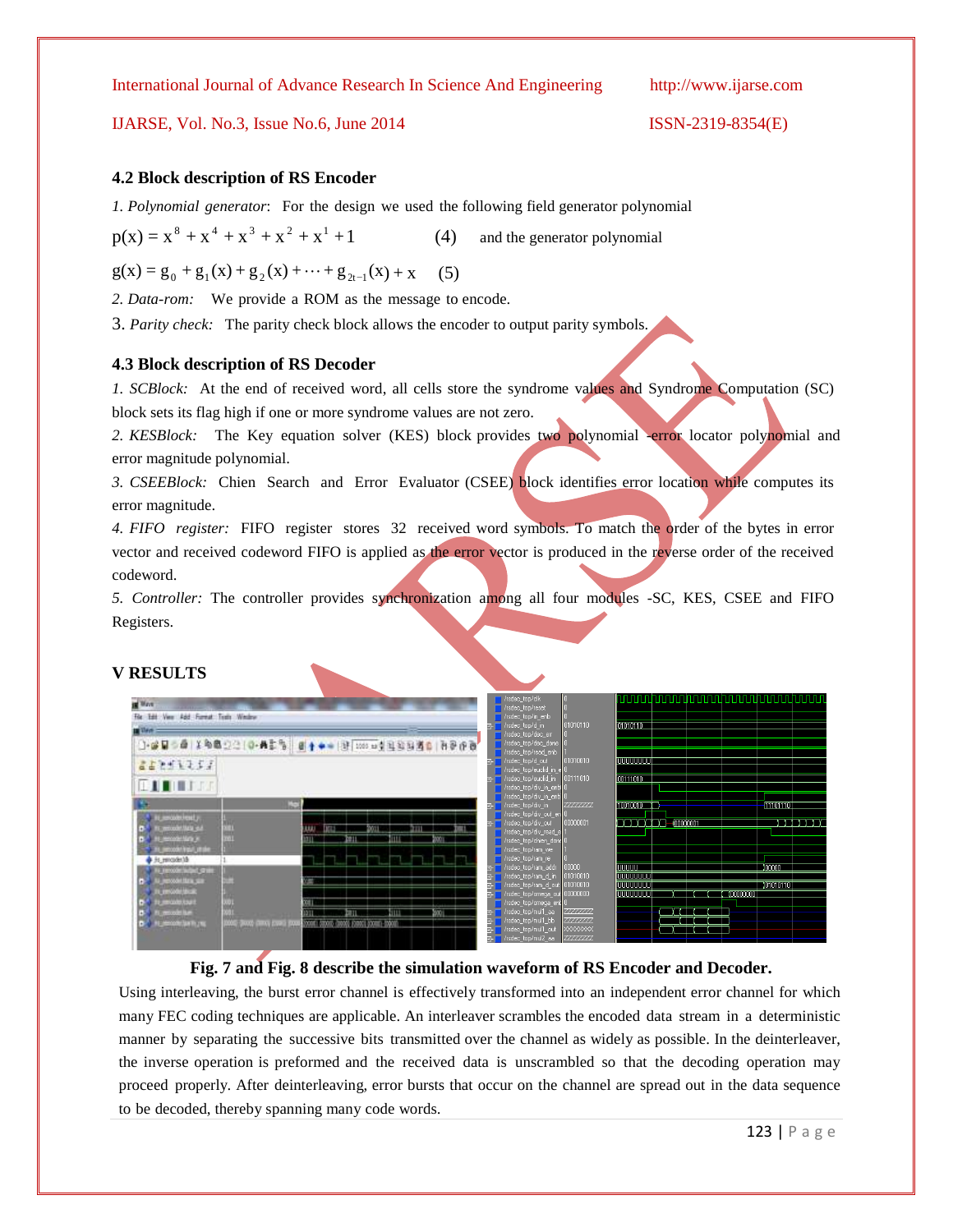### IJARSE, Vol. No.3, Issue No.6, June 2014 ISSN-2319-8354(E)

The combination of interleaving and FEC thus provides an effective means of combating the effect of error bursts.

### **VI PROPERTIES OF REED SOLOMON CODES**

- It does not matter to the code how many bits in a symbol are incorrect, if multiple bits in a symbol are corrupted it only counts as a single error. Alternatively, if a data stream is not characterized by error bursts or drop-outs but by random single bit errors, a Reed-Solomon code is usually a poor choice. More effective codes are available for this case. [1]
- Designers are not required to use the natural sizes of Reed-Solomon code blocks. A technique known as "shortening" produces a smaller code of any desired size from a larger code. For example, the widely used (255,251) code can be converted to a (160,128). At the decoder, the same portion of the block is loaded locally with binary zeroes [6].
- A Reed–Solomon code operating on 8-bits symbols has  $n = 28 1 = 255$  symbols per block because the number of symbol in the encoded block is  $n = 2m - 1$ .
- For the designer its capability to correct both burst errors makes it the best choice to use as the encoding and decoding tool. [2]

### **VII CONCLUSIONS**

In this work an efficient VHDL implementation of RS Encoder and Decoder was presented. Here error detection and correction techniques have been used which are essential for reliable communication over a noisy channel. The results demonstrate that the Reed Solomon codes are very efficient for the detection and correction of burst errors. RS codes are used significantly in Wireless Communication (mobile phones, microwave links), Deep Space and Satellite Communications Networks (CCSDS), mass storage devices (hard disk drives, DVD, barcodes), digital TV, digital video broadcasting (DVB), and Broadband Modems (ADSL, VDSL, SDSL, HDSL etc). Technologies are becoming smarter and compact day by day, so we hope our work will add new dimension in that trend. This design will play a remarkable role with its significant speed and efficiency.

### **REFERENCES**

- [1] Priyanka Srivastava, ―*Error Detection and Correction Using Reed Solomon Codes", IJARSCCE* Volume 3, Issue 8, August 2013.
- [2] Yo Sup (Joseph) Moon, "Introduction to Reed-Solomon Codes", Harvard University Department of Mathematics, August 2011.
- [3] I.S. Reed and G. Solomon, "Polynomial Codes Over Certain Finite Fields," SIAM Journal of Applied Mathematics, vol. 8, 1960, pp. 300– 304.
- [4] R. J. McEliece, *Finite Fields for Computer Scientists and Engi*neers. Boston*,* MA: Kluwer Academic*,* 1987*.*
- [5] S. B. Wicker, *Error Control Systems for Digital Communication and Storage*, Englewood Cliffs, N.J.: Prentice-Hall, 1994.
- [6] M. Kaur and V. Sharma, "Study of Forward Error Correction using Reed—Solomon Codes," *International Journal of Electronics Engineering*, vol. 2, pp. 331 – 333, 2010.
- [7] "Reed-Solomon (RS) Coding Overview," VOCAL Technologies, Ltd., Rev. 2.28n, 2010.